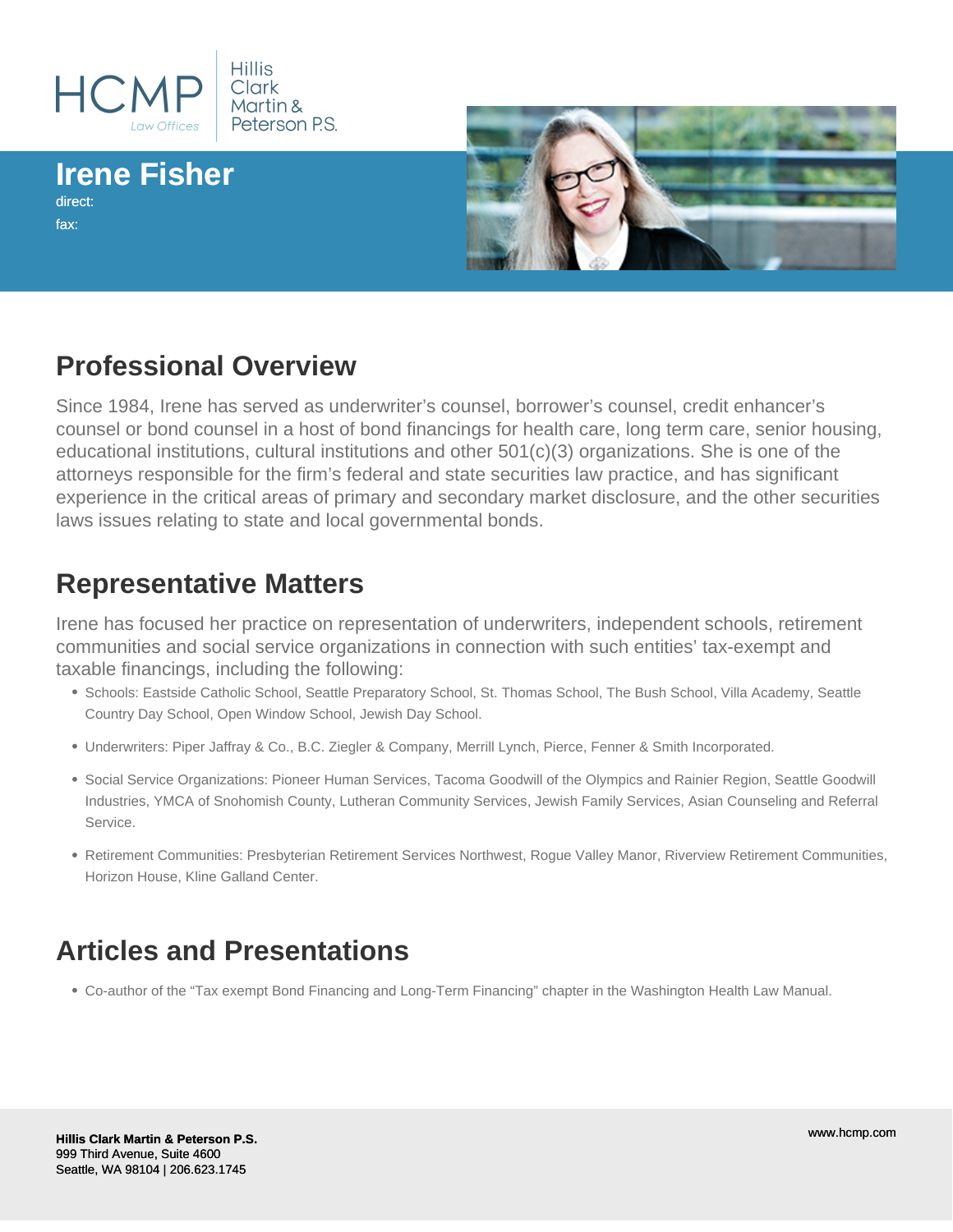

• Irene has served on the 501(c)(3) and the Health Care Financing panels at numerous conferences sponsored by the National Association of Bond Lawyers.

### **Professional and Civic Involvement**

- King County Bar Association
- Washington Association of Housing and Services for the Aging
- The Bush School Board of Trustees (1998 - 2008), President (2006 - 2008) Executive Committee, (2000 - 2008)
- The Kline Galland Center Board of Trustees (2003 - 2006; 2008 - 2011; 2012 - present) Finance Committee (2003 - 2006; 2008 - 2011; 2012 - present)
- The Rainer Club

 Board of Trustees (1999 - 2001) (2008 - 2009) Executive Committee (2008 - 2009) Heritage Fund (2008 - present) The Rainier Club Historic Foundation (2008 - present) Rainier Arts and Library Foundation (2008 - present) Development Task Force (2006 - present)

# **Honors / Awards / Prior Experience**

- A/V Preeminent Lawyer, Martindale Hubbell
- Repeatedly named a Super Lawyer by Washington Super Lawyers
- One of 2013 Top Women Attorneys in Washington

### **Education**

- LL.M. (Corporate Law), New York University School of Law, 1982
- J.D., Seattle University School of Law, 1978 (formerly University of Puget Sound Law School)
- M.A., New York University, 1973